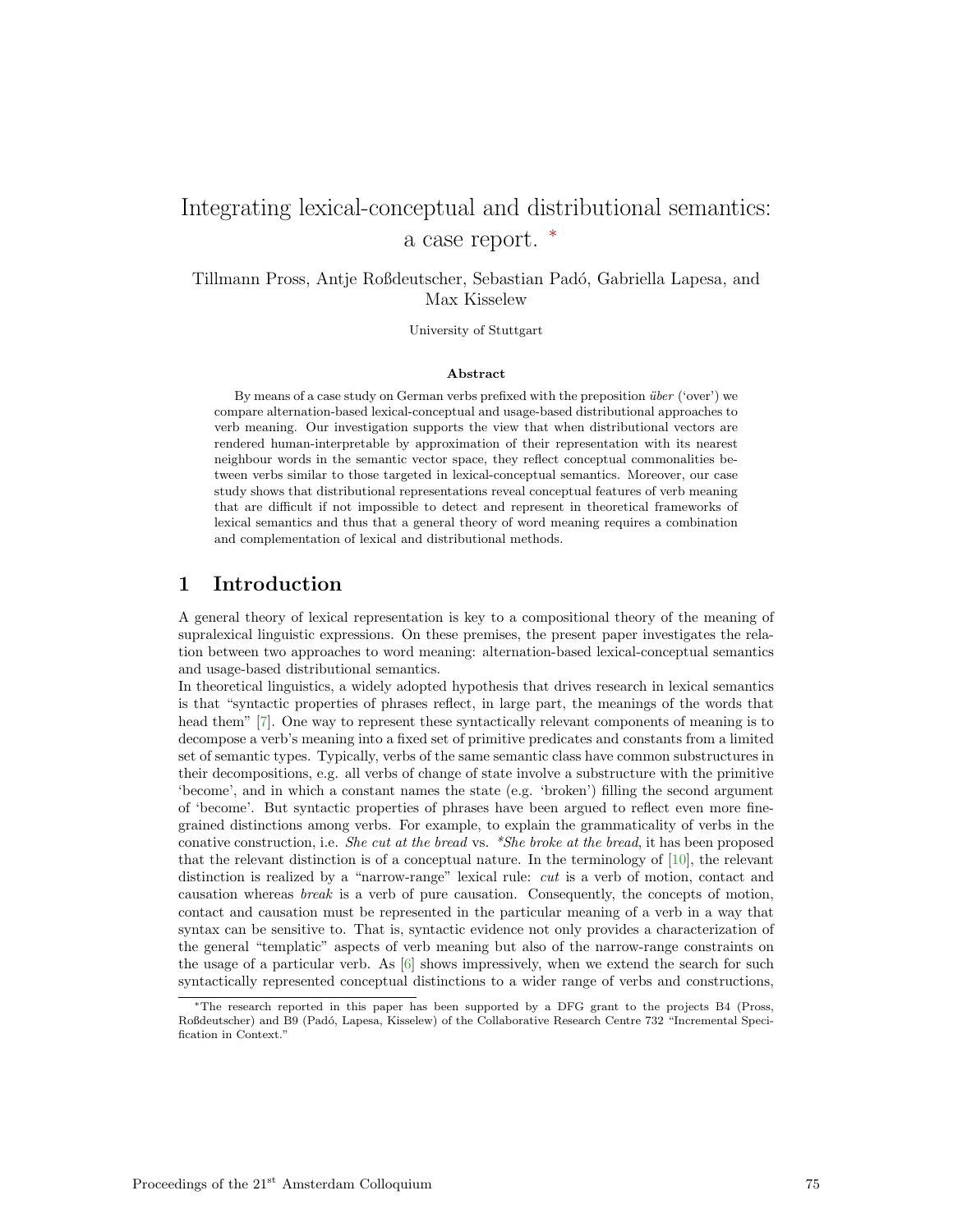a systematic and fine-grained lexical-conceptual classification of verb meaning can be induced. We refer to this particular alternation-based approach of verb meaning in the following as the lexical-conceptual structure (LCS) approach to verb meaning.

A popular computational approach to lexical semantics, namely distributional semantic models (DSMs), starts from the hypothesis that "words that occur in similar contexts tend to have similar meanings" [12]. Accordingly, the distribution of a word's contexts are considered central to the construction of a suitable meaning representation of that word. A DSM representation of the meaning of a word is typically a point in a high-dimensional vector space, where the dimensions of the vector correspond to context items, e.g. co-occurring words, and the coordinates of the vector are defined by the strength of these context items, e.g. co-occurrence counts. Contextual similarity then becomes proximity of word meanings in the vector space. The DSM approach to word meaning is often illustrated by appeal to intuitions like the following (see e.g.  $[3]$ ): *football* is similar in meaning to *soccer* since many of the words surrounding instances of football within a contextual window of a sentence are the same as the words surrounding instances of *soccer*. Theories of verb meaning like the LCS framework have been related to DSM approaches of word meaning with so-called "structured" DSM models [1], where DSM representations are not harvested from an unstructured window of tokens surrounding a given word, but from the distribution of words in specific syntactic-semantic frames. When the semantic feature spaces of structured DSM representations of contextual similarity are input to supervised classification or unsupervised clustering algorithms, verb classes similar to those identified in the LCS framework can be induced, see e.g.  $[11]$  for a discussion of the relationship between contextual similarity and theoretically defined verb classes. Another relevant distinction regarding DSM models concerns the way in which they are constructed. In what follows, we refer to classical DSMs built by accumulating co-occurrence information from structured or unstructured data as "count"-DSMs, and to DSMs extracted with neural network architectures as "predict"-DSMs. At the quantitative level, count DSMs are high-dimensional while predict DSMs are low-dimensional. From a qualitative point of view, the dimensions of count-DSMs correspond to actual words, while the dimensions produced by predict-DSMs can be thought of as soft clusters of context items [8] that do not correspond to actual words. However, whether or not the dimensions of a DSM model correspond to an actual word is insofar irrelevant as the adequacy of DSM representations is traditionally not determined by inspection of the DSM representation by itself but rather by evaluating the adequacy of a DSM representation against a gold standard (or a "Downstream Task") for a given clustering or classification problem. But by focusing solely on the successful reproduction of a gold standard, [5] concludes from a case study on structured DSM classification of Italian verbs, one may miss the right goal because one may well reproduce a given gold standard of classification while still there is "little understanding of the meaning components, i.e. the semantic features, relevant to analyze verb meaning". Importantly, the same difficulties with respect to the identification of the conceptual building blocks of word meaning arises for theoretical approaches to word meaning like the LCS framework, as the identification of those conceptual elements involved in narrow-range lexical rules and the definition of semantically cohesive subclasses of verbs are the methodological blind spot of the LCS approach to verb meaning. For example, [13] argues that the assumption that contact and motion are required for a verb to enter the conative construction are "purely stipulative" and that "there is no explanation why verbs that express motion and contact – and not even all of them – should enter into the alternation to the exclusion of verbs that do not".

We address the question for the conceptual building blocks of word meaning by using the unstructured predict-DSM approach to word meaning not only as a tool to reproduce an already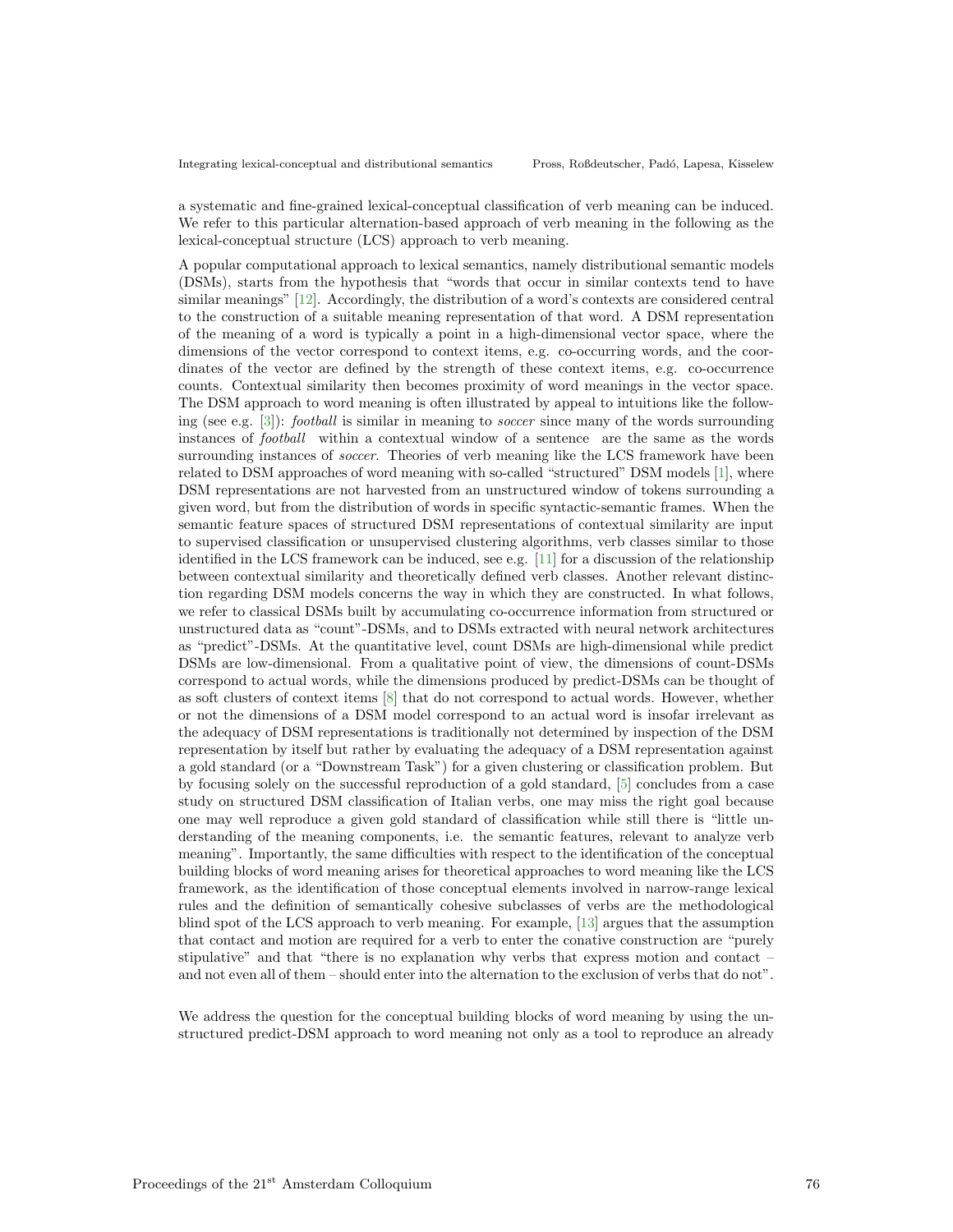established (human-crafted) gold standard but as way to explore previously unknown conceptual aspects of word meaning and thus as a genuine technique of lexical semantics on par with alternation-based approaches like the LCS framework. We show that when predict-DSM representations are rendered human-interpretable by approximation of the representation with its nearest neighbour words in the semantic vector space, the resulting characterization reflects conceptual commonalities between verbs similar to the narrow-range lexical rules of Pinker or Levin's semantically cohesive subclasses and in fact reveals conceptual features of verb meaning that are difficult if not impossible to detect and represent in frameworks of lexical semantics like LCS. We develop our argument by comparing a classification of 80 German verbs prefixed with the preposition  $\ddot{u}ber$  ('over') into semantically cohesive verb classes à la Levin with the output of an unsupervised clustering of the same set of *über*-verbs (section 2). Second, we argue that rendering DSM representations transparent is not only highly diagnostic for word meaning but even more so for more complex cases of meaning composition (section 3). Adopting an additive model of the composition of DSM representations, we show that rendering transparent the difference vector that results from subtracting the DSM representation of a base verb from the DSM representation of an *über* prefixed-verb reveals insights into the conceptual underpinnings and effects of the process of prefixation like meaning shifts which, although linguistically reflected, standardly escape the attention of lexical semanticists. Section 4 concludes.

# 2 Simple meaning spaces

The basic use of  $\ddot{u}ber$  ('over') is as a preposition with two distinct meanings. Depending on the aspectual class of the matrix verb, an *über*-PP can refer to the direction of the motion of an accusative reference object as in (1) or to the location of a dative reference object as in (2).

| Der Mann sprang über den Zaun.  | Das Bild hing über der Tür.         |
|---------------------------------|-------------------------------------|
| the man jump over the ACC fence | the painting hang over the DAT door |
| "The man jumped over the fence" | The painting hung above the door'   |

German has a productive mechanism of word formation by affixation of prepositional elements like  $\ddot{u}ber$  to a base verb. In the following, we distinguish four lexical-conceptual classes of German  $\ddot{u}$  iber-affixed verbs by considering the participation of these verbs in locative alternations, the licensing of PP complements and case assignment. First, when *über* is affixed to a verb as in (3), the derived verb describes a movement across some obstacle. As (1) shows, a PP complement construction with *über* is licensed with motion verbs like *springen*.

(3) Der Mann übersprang the man over-PRFX.jump the.ACC fence den Zaun. 'The man jumped over the fence'

Second, when  $\ddot{u}ber$  is affixed to change of possession verbs like *geben* ('to give'), the prefixed verb describes the *transfer* of an object x from A to B as in  $(4)$ . The argument marked with dative case identifies the location at which the transferred object x ends up. No  $\ddot{u}$  ber PPcomplement construction is possible with the base verb (5).

 $(4)$ he over-PRFX.give her.DAT the.ACC letter Er übergab ihr den Brief 'He handed her over the letter' (5) \*Er gab den Brief über sie. he give the letter over her

A third class of über-affixed verbs describes the APPLICATION of an object to another object as in (6-a). This class of application verbs is distinguished from the across class by participation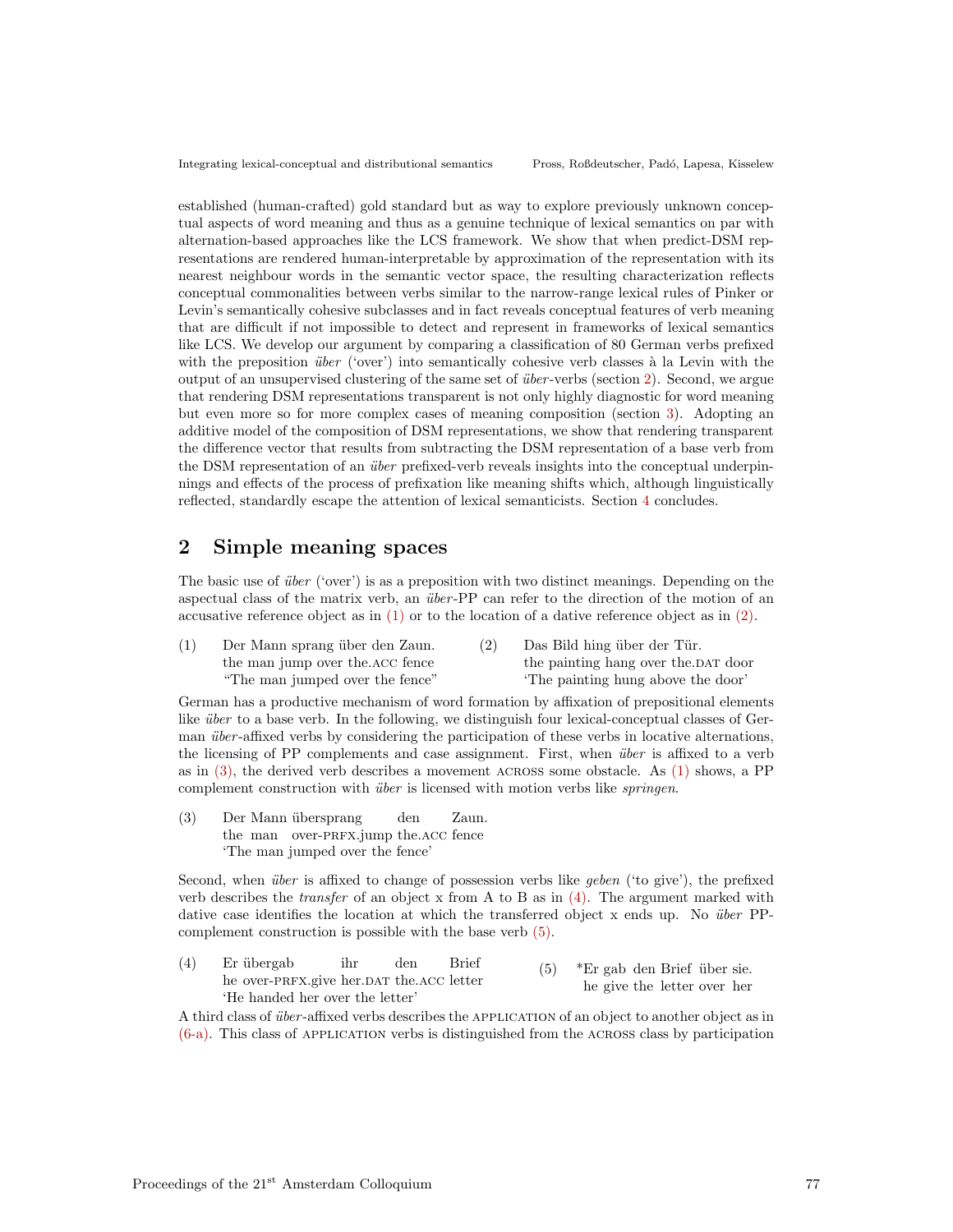in a locative alternation as in  $(6-a)/(6-b)$ .

- (6) a. Peter überklebte Peter over-PRFX.glue the scratch with a den Kratzer mit einem Aufkleber. sticker. 'Peter over-pasted the scratch with a sticker'
	- b. Peter klebte den Aufkleber über Peter paste the sticker over.prep the scratch. den Kratzer. 'Peter pasted the sticker over the scratch'

Fourth, *über*-affixation of a verb can also be used to describe that the event denoted by the verb exceeds a certain contextual standard on a scale provided by the base verb, see (7). No PP-complementation with *über* is possible for the SCALE-class and the direct object receives accusative case (8).

 $(7)$ he over-PRFX.value the.ACC share ¨uberbewertete die Aktie. 'He overvalued the share' (8) \*Er bewertete über die Aktie he value over the share

We assigned up to 20 *über*-prefixed verbs to each of the four lexical-conceptual classes identified in the previous section and extracted distributional vectors with  $300$  dimensions for the  $\ddot{u}$ prefixed verbs and their morphologically and semantically related base verbs using the CBOW model proposed by [9] with a symmetric 5-word window. The vectors were extracted from SdeWac [4], a web corpus created from a subset of the DeWaC corpus. It contains about 45m sentences selected to be well-formed sentences. We use an unstructured DSM because these models are the simplest possible ones, make the fewest assumptions, and we were interested in assessing the topic-oriented perspective that they provide (rather than the relationally-oriented perspective of structured DSMs). We then computed pair-wise cosine similarity between the distributional vectors. We then tried to establish a hierarchy among the computed pairwise similarities with the hierarchical agglomerative clustering algorithm from the SciPy package using the unweighted pair group method with arithmetic mean as linkage algorithm. Manual inspection of the hierarchy output by the clustering showed that our lexical-conceptual classification is reproduced fairly well in that the verbs from the TRANSFER class  $(t)$  in  $(9)$ , the SCALE class (s) in  $(10)$ , the ACROSS class (a) in  $(11)$  and the APPLICATION class (ap) in  $(12)$  are by and large grouped together hierarchically. Certainly, each of the clusters contains some outliers, but closer inspections shows that these outliers are mainly due to errors in the preprocessing or ambiguities. This is a remarkable result, insofar as the underlying DSM is unstructured, whereas in computational linguistics verb classes are standardly reproduced with structured DSMs.

- (9) TRANSFER übergehen (pass s.th.over) (a); übereignen (convey) (t); überführen (lead across) (a); übernehmen (take over) (t); überlassen (let s.o. s.th. for use) (t); überantworten (pass repsonsibility) (t); übersenden (send) (t); übermitteln (transfer)(t); überreichen (hand over) (t); übergeben (hand over) (t); überweisen (trans-scribe) (t);
- (10) scale überstimmen (outvote) (s); überrepräsentieren (overrepresent) (s); überspielen  $(copy)$  (t); überhören (miss s.th.) (a); überreizen (overexite) (s); überfordern (overstrain) (s); überstrapazieren (overstrain) (s); übertreiben (overdo) (s) ; übersteigern  $(\text{summ})$  (s); überzeichnen (make burlesque) (s); überdrehen (overwind) (s); überspitzen  $(exagger)$  (s); überhöhen (inflate) (s); überladen (overload) (s); überfrachten (overcharge) (s); überschätzen (overestimate) (s); überbewerten (overrate)(s); übersehen (overlook) (a); überwiegen (outweigh) (s); überbuchen (overbook) (s);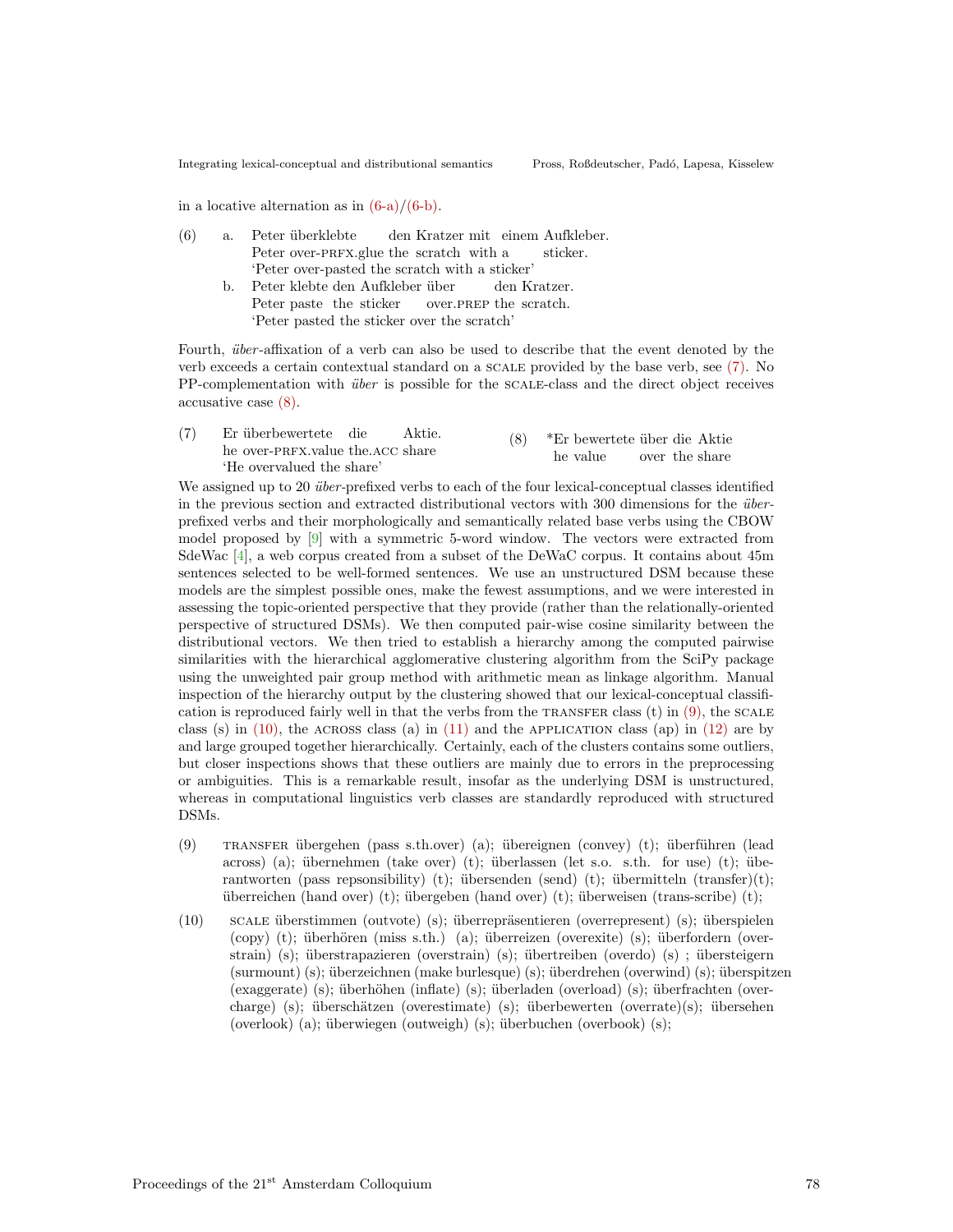- $(11)$  across übersetzen (translate) (t); überliefern (pass down) (t); überschreiben (transfer) (t); überlesen (skip) (a); überblättern (page over) (a); überfliegen (fly across) (a); überarbeiten (overwork) (s); überschreiten (overstep) (a); übertreten (cross) (a); ¨uberspringen (jump over) (a); ¨uberschauen (survey, overlook) (a); ¨uberkreuzen (cross) (a);
- $(12)$  APPLICATION überhängen (cover by hanging s.th.) (ap); überstreuen (cover with sprinkles) (ap); überstäuben (cover with dust) (ap); übergießen (douse) (ap); übersprühen (cover by spraying) (ap); überstreichen (cover with paint) (ap); übermalen (cover by painting) (ap); überkleben (paste over)(ap); überziehen (cover with a coat) (s); ¨ubert¨unchen (cover with whitewash) (ap); ¨uberdecken (cover) (ap); ¨uberlagern (overlay, interfere) (ap); überbauen (build s.th. across s.th.) (a); überklettern (climb over) (a); überwachsen (overgrow) (ap); übersäen (reseed) (ap); überragen (tower above)(a);

But the clustering allowed for an even more interesting insight, as it gave rise to the additional fifth cluster in (13), where verbs which we classified differently in our lexical-conceptual approach are clustered together.

 $(13)$  overpower überrollen (overrun) (a); überrennen (overrun)(a); überschwemmen  $(flood, drown)$  (ap); überfluten (deluge) (ap); überfallen (attack) (s); überwältigen (overwhelm) (s); überkommen (be assailed by sth.) (trans); übermüden (overfatique)  $(s)$ ; überfahren (knock down) (a); überfressen (overeat) (s); überschütten (spill s.th. on s.o.) (ap); überhäufen (heap on) (ap);

If, as is customary in computational linguistics, the quality of the clustering would be measured in terms of predicting the gold standard provided by our four hand-crafted lexical-conceptual classes, then we would have to conclude from (13) that the parameter settings of our clustering algorithm should be revised to achieve a higher precision. But closer inspection of the verbs in the fifth cluster suggests that there may be another option to interpret the clustering result: Maybe the additional cluster did not come about by accident but identifies an additional class of *über*-verbs which we were not able to detect with the admittedly simplistic lexical-conceptual diagnostic tools we employed. Because predict-DSM representations cannot be assessed to find out whether the fifth cluster came about by accident (and thus the algorithm is wrong) or is semantically cohesive (and thus the gold standard is wrong) we approximated the vector representations of the *über*-verbs in the fifth cluster with their "nearest neighbours" (where proximity in space of two vectors is identified by their dot product as in [8]) to determine the ten words nearest in the semantic vector space to the target word. Consider the base verb rennen ('to run')  $(14)$  and the derived verb *überrennen* ('to overrun')  $(15)$ .

- $(14)$  rennen (to run) BASE springen.V schnappen.V zurennen.V hüpfen.V wegrennen.V schreien.V brüllen.V jump snap towards-run hop run-away scream yell schleichen.V aufspringen.V schreiend.A creep jump-up screaming
- $(15)$  *überrennen* (to overrun) DERIVED Horde.N belagern.V Truppe.N Übermacht.N Streitmacht.N einmarschieren.v hord besiege troop superiority force invade stürmen.V erobern.V besiegen.V umzingeln.V assault conquer defeat surround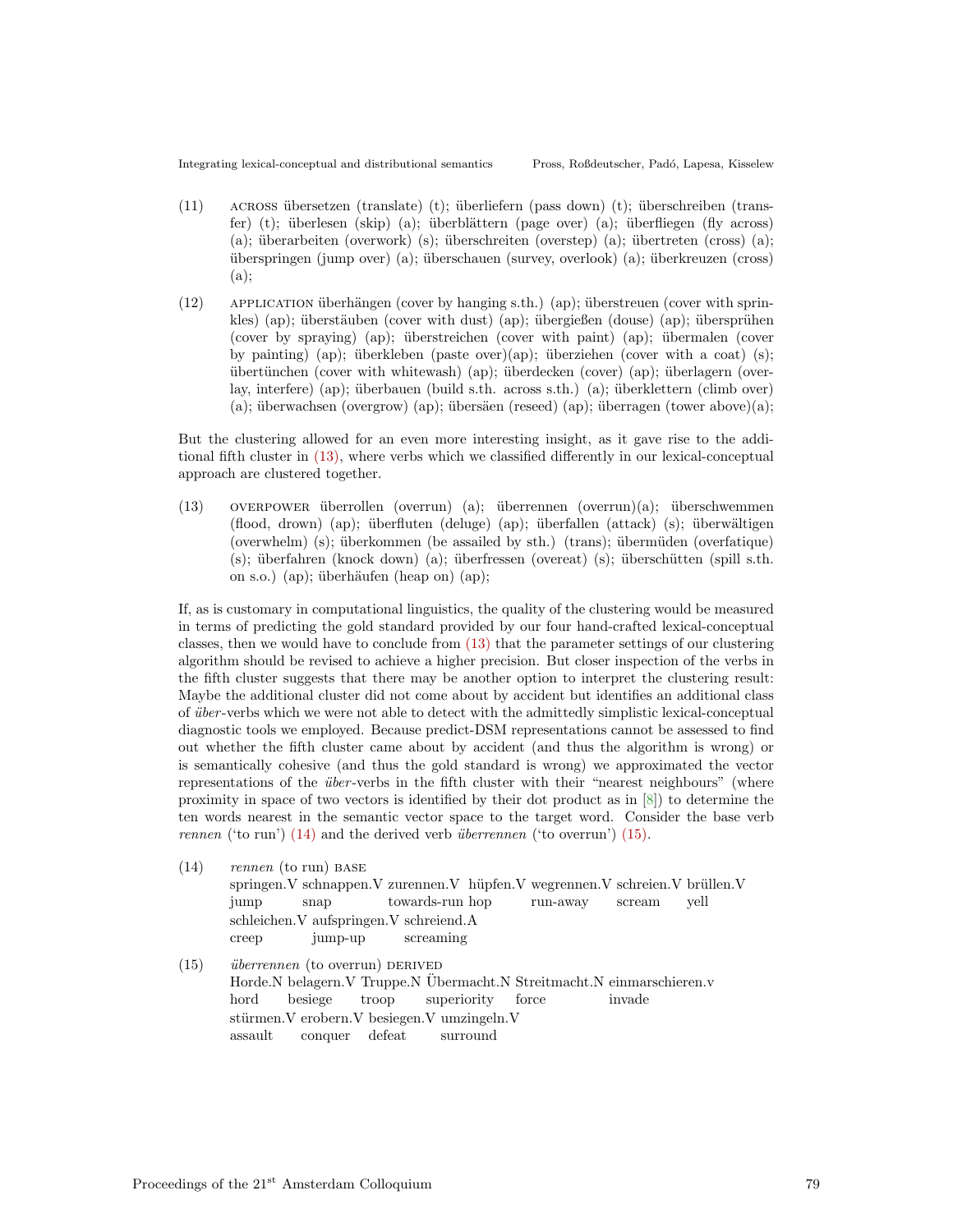What the representation for  $(über)rennen$  shows, and this generalizes to the verbs that were clustered together in (13), is that these verbs were not clustered together by accident but rather because they share a common conceptual core. The *über*-prefixed verbs describe unforeseeable events of overpowering instances of (natural) forces exertion. Interestingly, nothing in the lexical semantics of *rennen* or *über* (at least according to the standards of lexical-conceptual semantics) indicates the possibility of such a meaning shift through  $\ddot{u}$  ber-prefixation. Although apparently trivial, the observation that the nearest neighbour characterizations which can render opaque DSM representations interpretable by humans encode a certain kind of lexical-conceptual knowledge in the sense of Levin and Pinker has not been made in the literature before. One reason for this may be, as already mentioned, that DSM representations are standardly evaluated with respect to a gold standard. Gold standards are tied to specific purposes and hypotheses, whereas what we aim at doing is exploratory work, i.e. to try to give a linguistic interpretation to the information encoded in a DSM. Moreover, making DSMs transparent indicates an advantage of using an unstructured DSM, because the nearest neighbours of a given vector are topical in nature and do not require similarity with regard to the fillers of specific syntactic positions (e.g. direct objects). In this manner, they capture more abstract and general conceptual features of the semantic space, as indicated e.g. by the verbs belagern ('to besiege') and umzingeln ('to surround') in  $(15)$ .

# 3 Complex meaning spaces

We suggested in the previous section that DSM representations encode aspects of word meaning that are difficult to target by means of grammaticality judgements at the syntax-semantics interface as in the LCS-framework. What kind of observations are we to expect for the composition of DSM representations? To approach this question, we adopted an additive model of the composition of DSM representations [2], and represented the meaning shift that results from the composition of a base verb with its prefix by the difference between the base verb vector and the prefix verb vector. Using the same method of nearest neighbour approximation as in the previous section, we rendered transparent the "shift" vector that results from subtracting the DSM representation of a base verb from the DSM representation of the corresponding  $\ddot{u}$ prefixed verb. Thus, we did not try to learn one general DSM representation of the prefix  $\ddot{u}$ (because a general DSM representation will smooth out the meaning of  $\ddot{u}ber$ ) but calculated for each pair of observed base and derived verb the specific "surplus" that *über* makes to the construction. We then investigated the question whether a general semantic function of  $\ddot{u}$ prefixation can be induced from the idiosyncractic meaning that our additive model of DSM representations assigns to *über* in a specific construction. Consider first  $(16)$ .

 $(16)$  kleben (to glue) BASE aufkleben.V glue.on.PRTC.glue out.PRTC.cut tape ausschneiden. V Klebeband. N festkleben. V bekleben. V fix.glue be.PRXF.glue verkleben.V tropfen.V ankleben.V bemalen.V fix drop on.glue be.PRFX.paint wipe-off abwischen.V  $(17)$  *überkleben* (to cover) DERIVED Aufkleber.N bekleben.V Plakat.N Schriftzug.N Aufschrift.N kleben.V sticker be.PRXF.glue poster letters label glue aufkleben.V bedrucken.V Aufdruck.N prangen.V on.PRTC.glue be-print logo be-respleshdent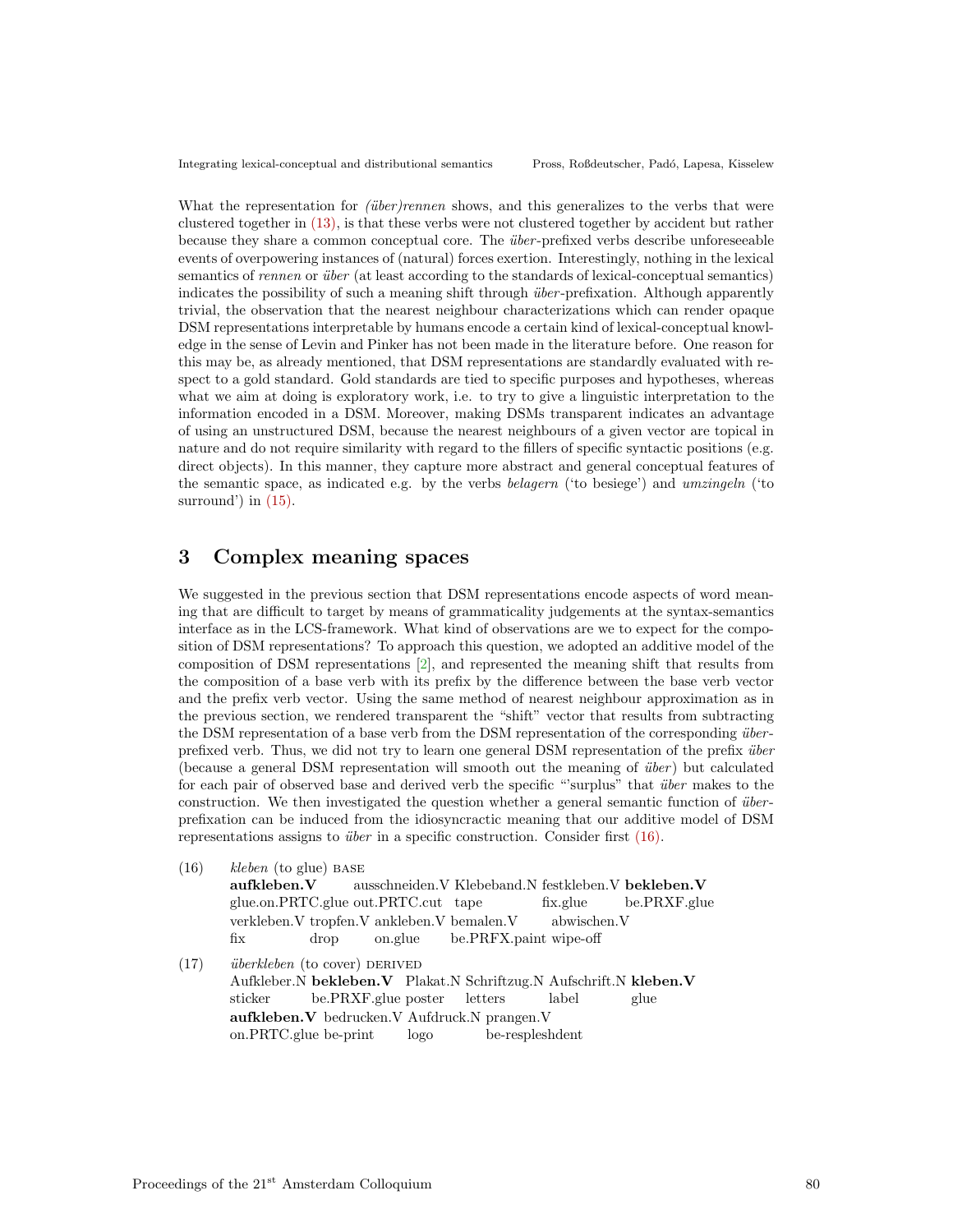$(18)$  *über* (over) SHIFT vorgenommen. A Bundesarchiv. N Bürgerbegehren. N Rüstungsexport. N planned federal-archive petition-referendum export-of-arms Freiheitsstrafe.N prison-punishment re-naming Umbenennung.N erfolgt.A Kürzung.N staatlich.A irreführend.A done short-cut state misleading propagandistisch.A propaganda

When there are some shared nearest neighbours of the base vector and the derived vector (indicated by the bold face neighbours in  $(16)/(17)$ , the shift vector is basically noise and the meaning of the derived verb is compositional. That is, the combination of the verb kleben and the prefix *über* yields the APPLICATION meaning predicted by our lexical-conceptual classification, in which the meaning of the prefix and the derived verb is the same as the meaning of the preposition and the base verb in the locative alternation, see  $(6)$ . In contrast, *schauen* ('to look')/ $\ddot{\text{u}}$ berschauen ('to survey') as in (19)-(21) constitute a prototypical example where there are no salient shared neighbours of the base and the derived vector, but where the derived vector shares salient neighbours with the shift-vector.

- (19) schauen (to look) base gucken.V starren.V anstarren.V peer stare at.PRTC.stare look-at-so. look anblicken.V blicken.V anschauen.V angucken.V look-at-s.o. peer-at-s.o. grinsen. Vlächeln. Vreinschauen. V grin smile look-into-s.th
- $(20)$  *überschauen* (to survey) DERIVED überblicken. V Komplexität. N Tragweite. N Gestirn. N Mannigfaltigkeit. N survey complexity bearing luminary complexity Einbildungskraft.N Ansehung.N Gesamtzusammenhang.N Materie.N imagination reputation totality interstellar-matter unüberschaubar.A unmanagable
- $(21)$  *über* (over) SHIFT Komplexität.N Berücksichtigung.N Folgewirkung.N Gesamtheit.N complexity taking-into-account consequence totality Verflechtung.N Umwelteinwirkung.N interconnection environment-consequence impairment Beeinträchtigung.N Tragweite.N bearing Funktionsträger.N Differenzierung.N administrator differentiation

We propose that when the overlap in nearest neighbours is greater between derived and shift vector  $((20)/(21))$  than between base and derived vector  $((19)/(20))$ , this indicates that the meaning of the derived verb is figurative and that the meaning of the prefix *über* and the base verb schauen in combination is different from the meaning these words have in isolation. We call such a meaning of a complex expression that cannot be reduced to the meanings of its constituents "holistic". Tellingly, in contrast to *überkleben* (17), the base verb *schauen* is not among the nearest neighbours of the derived verb  $\ddot{w}$  *uberschauen* (20). The holistic semantic effect of prefixing schauen with über is linguistically reflected in the ungrammaticality of the locative alternation with *überschauen*. Whereas the meaning of the base verb *schauen* licenses the realization of the Ground argument with a PP-complement (22-a) but not as the direct object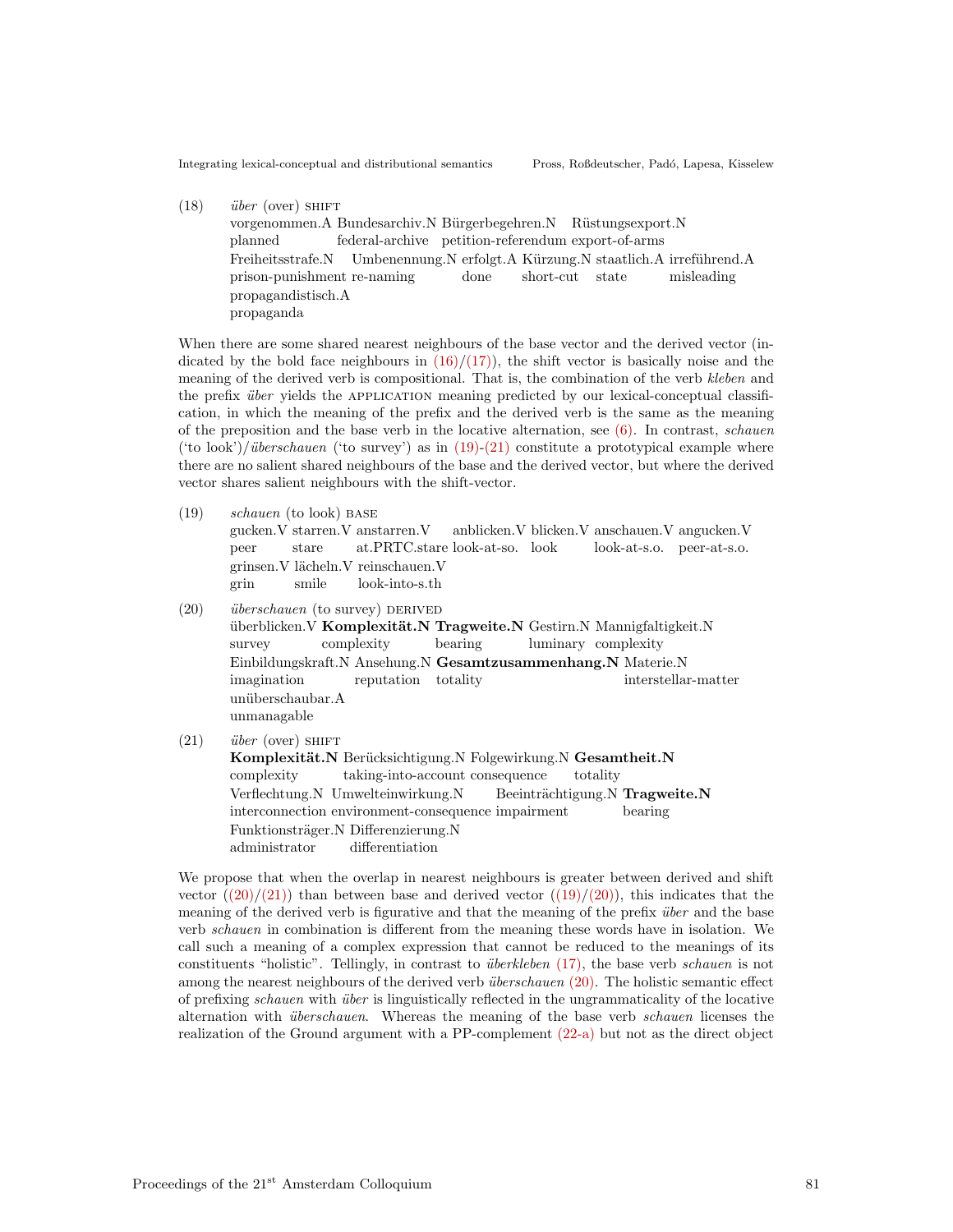of a prefix-construction (22-b), the holistic meaning of the prefix verb *überschauen* licenses the Ground argument only as a direct object (23-b) but not as a PP complement (23-a).

| (22) | a. |                            |  | Der Mann schaute über |                                  |  | die Stadt. |
|------|----|----------------------------|--|-----------------------|----------------------------------|--|------------|
|      |    |                            |  |                       | the man look over. PREP the city |  |            |
|      |    | The looked over the city.' |  |                       |                                  |  |            |
|      |    |                            |  |                       |                                  |  |            |

- b. ?Der Mann überschaute die Stadt. the man over-PRFX.see the city 'The man overlooked the city.'
- (23) a. \*Der Mann schaute über die Komplexität des the man look over the complexity the.gen problem Problems.
	- b. Der Mann überschaute the man over-PRFX.look the complexity the.GEN problem die Komplexität des Problems. 'The man surveyed the complexity of the problem.'

An intuitive explanation for the contrast between (22) and (23) may be given as follows. In (22), schauen is a perception verb that can be complemented with a PP specifying the perceptual space (i.e. that the subject has a view over the city). Consequently, because in (23) a spatial specification of the field of view with a PP is ungrammatical, this suggests that the relevant dimension of meaning in which *überschauen* is interpreted is no longer spatial, as would be expected for a verb that participates in the locative alternation. Instead, the composition of the verb and the prefix induces a holistic semantic effect by which the meaning of the prefix-verb is dislocated to a dimension of meaning not present in the prefix or the base verb in isolation. A quite similar holistic effect of meaning composition is involved in pure form in the fifth cluster of verbs of 'overpowering' (13), where the distributional characterization shows that the expected change of location reading is by and large replaced by the dislocated meaning of an unforeseeable event of (natural) force. In other words, whereas the meaning of the preposition and verb in the composition of  $\ddot{u}berkleben$  is "rigid" (i.e. the meaning is not sensitive to context) and the salient dimensions of meaning of the preposition and the verb do not change through composition, the meaning of the preposition and verb in the composition of *überschauen* is 'non-rigid' and the salient dimensions of meaning of the preposition and the verb do change through composition. While such intuitions about the "dislocation" or "change" of a word's meaning dimensions are quite plausible when word meaning is perceived as a point in a high-dimensional vector space as DSM representations do, these intuitions are difficult to detect and represent in terms of lexical operations on the LCS of the base verb. Consequently, the way in which we phrased our intuitions hints towards the possibility that transparent DSM representations are better suited to make precise the semantic operation underlying the contrast between (22) and (23) on the one hand and schauen and kleben on the other. To foster an intuitive understanding of what it means that the meaning components denoted by the dimensions of a pair of vectors remain (mostly) unchanged in one case, but change in others, in the following we frame the contrast between  $(16)/(17)$  on the one hand and  $(22)/(23)$  on the other in a figurative understanding of meaning as a vector space. Thus, the following elaborations are neither intended as formally accurate explanations of DSM representations – in particular, we use nearest neighbours as approximations of dimensions – nor as lexical representations of word meaning in the traditional sense. Instead, we use the idea of meaning being represented in a vector space in a non-technical way to highlight what we believe is the specific "surplus" of DSM representations of meaning when compared against LCS-style analyses.

Consider first the simple rigid composition of kleben and über, where the base verb and the derived verb have salient nearest neighbours in common, i.e. the bold-faced nearest neighbours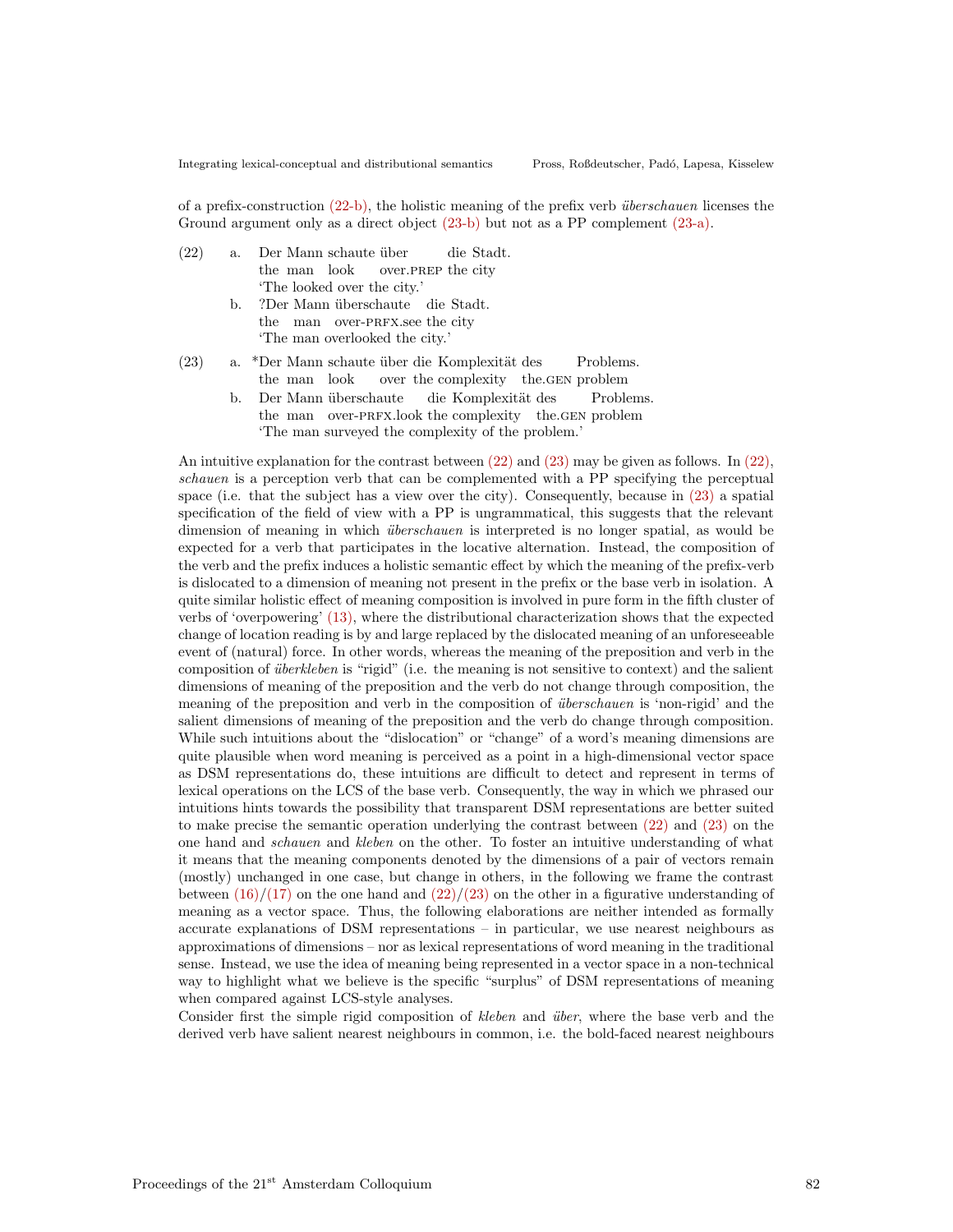in  $(16)/(17)$ . For the sake of illustration, assume that we characterize the meaning of the base and derived verb with two of these shared salient nearest neighbours – (bekleben (paste sth. up ) and  $\alpha$ ufkleben (to glue sth. on)) – and interpret the vectors associated with these neighbours as the dimensions of the meaning of the base and derived verb. Second, in the holistic case  $(19)/(20)$ , the derived verb and the shift vector but not the base and derived verb share salient dimensions of meaning. Assume for the sake of illustration that we characterize the base verb schauen with its two most salient nearest neighbours *qucken* ('to peer') and *starren* ('to stare') and the derived verb with its most salient nearest neighbour Komplexität and that we use the vectors associated with these nearest neighbours as the meaning dimensions of the base and derived verb. The figures  $(24)$  and  $(25)$  visualize the meaning spaces characterized by these assumptions, where we represent the contribution of *über* according to our additive composition model as a dotted vector.



In (24) the meaning components denoted by the dimensions of the vectors remain (mostly) unchanged, but are deleted or overwritten in  $(25)$ . That is, in  $(24)$  the composition of *über* and the base verb retains the original meaning dimensions and adds new dimensions already present in the meaning of the base verb, but in (25) the meaning dimensions of the base verb are replaced with new ones not present in the meaning of the base verb. Figuratively speaking, the derived verb *überkleben* lives in the same meaning space in which the base verb lives. In contrast, *überschauen* lives in a region of the meaning space different from that in which the constituents *überschauen* is composed of are located. In sum, whereas rigid composition is dimension-preserving and the meanings of *über* and *kleben* are the meanings these words have in isolation, holistic composition is non-dimension-preserving and the meaning composed of *über* and schauen cannot be decomposed to the meanings the preposition and the base verb have in isolation. Concluding, what we intend to make tangible with  $\frac{24}{25}$  is that the relation between lexical-conceptual semantics and DSM representations is more complex than it appears at first glance. In particular, the differences between the two are not just of a technical but also of a conceptual nature; the high dimensionality of the meaning space encoded in a DSM captures aspects of verb meaning that cannot be detected and represented with lexical frameworks like LCS (which focus on specific meaning dimensions like event or argument structure). But precisely because the "surplus" of DSM representations of word meaning falls outside the scope of traditional lexical semantics, this raises the question for how phenomena like the holistic meaning composition in (25) can be operationalized in a way that is compatible with established frameworks of lexical semantics like LCS. Given these complimentary strengths of LCS and DSM models of word meaning, we believe that a further investigation of the combination of lexicalconceptual and usage-based approaches may lead to an empirically grounded and theoretically sound theory of word meaning in its entirety.